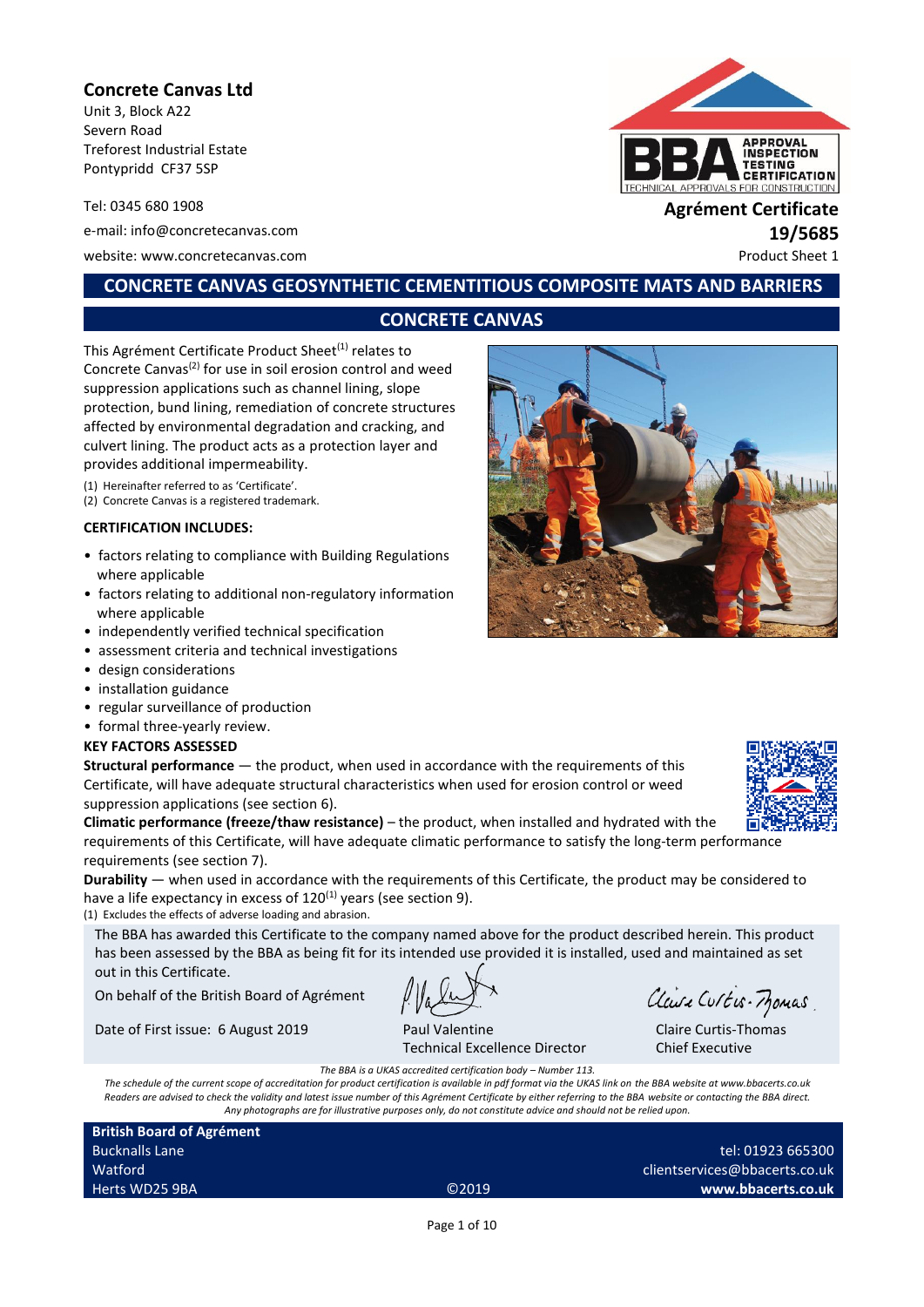In the opinion of the BBA, the use of Concrete Canvas is not subject to the national Building Regulations.

# **Construction (Design and Management) Regulations 2015 Construction (Design and Management) Regulations (Northern Ireland) 2016**

Information in this Certificate may assist the client, designer (including Principal Designer) and contractor (including Principal Contractor) to address their obligations under these Regulations.

See section: 3 *Delivery and site handling* (3.2, 3.5 and 3.6) of this Certificate.

## **Additional Information**

## **CE marking**

The Certificate holder has taken the responsibility of CE marking the product, in accordance with ETA 19/0086.

### **Technical Specification**

## **1 Description**

1.1 Concrete Canvas is a flexible concrete impregnated fabric for use in a range of geotechnical applications (see Figure 1). The product consists of a three-dimensional fibre matrix containing a high early strength gain concrete mix that hardens when hydrated to form a thin, durable and waterproof concrete layer and is provided with a PVC backing to enable the waterproof capability, while the internal fibre matrix provides the tensile strength once the concrete is set and prevents any crack propagation. Concrete Canvas can be hydrated by either spraying or by being fully immersed in water. Once hydrated, the product has a working time of up to 2 hours and will set in 24 hours.



1.2 Concrete Canvas is available in three types: CC5, CC8 and CC13, and the properties are given in Table 1.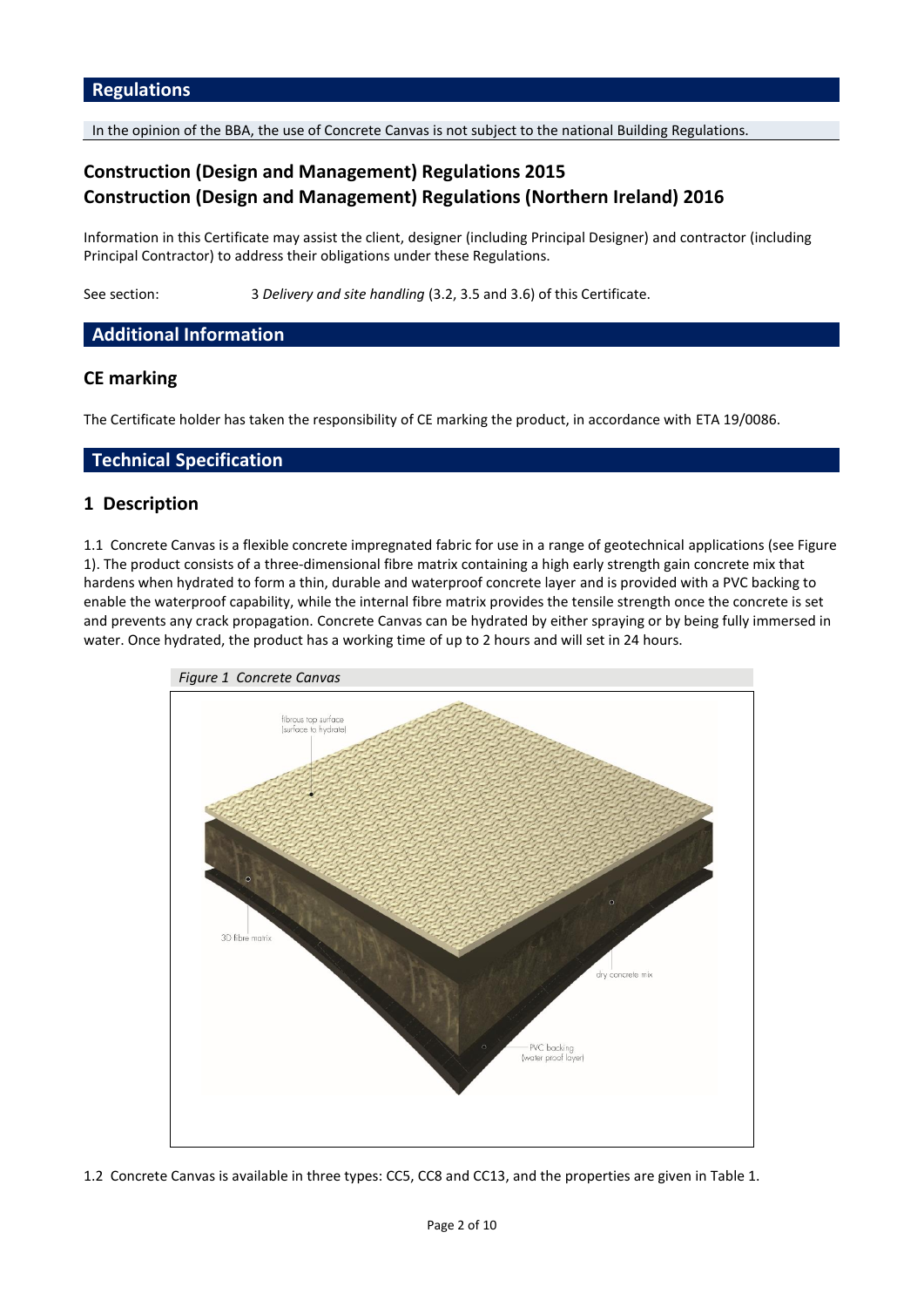| Table 1 Properties of Concrete Canvas |           |                  |            |            |                 |                   |  |
|---------------------------------------|-----------|------------------|------------|------------|-----------------|-------------------|--|
| Product                               | Concrete  | <b>Bulk roll</b> | Roll width | Mass       | Concrete mean   | Change in density |  |
| type                                  | thickness | size             | (m)        | (unset)    | density (unset) | when set          |  |
|                                       | (mm)      | $(m^{-2})$       |            | $(kg·m-2)$ | $(kg·m-3)$      | (%)               |  |
| CC <sub>5</sub>                       |           | 200              | 1.0        |            | 1430-1540       | $+30$ to 35       |  |
| CC <sub>8</sub>                       |           | 125              | 1.1        | 12         | 1430-1540       | $+30$ to 35       |  |
| CC13                                  | 13        | 80               | 1.1        | 19         | 1430-1540       | $+30$ to 35       |  |

1.3 Ancillary items used with the product to form a Concrete Canvas system, but outside of the scope of this Certificate include:

• Edge fixings — the perimeter edges of the Concrete Canvas system must be captured to prevent water ingress or wind uplift. For soil substrates, the Concrete Canvas material is secured in an anchor trench using J-pegs, which is then backfilled. For concrete/steel substrates, the Concrete Canvas material is secured using adhesive sealants and stainless steel mechanical fixings, a concrete fillet or using a gasket, stainless steel clamping bar and suitable mechanical fixings.

## **2 Manufacture**

2.1 The product is manufactured from:

- a top polyester layer to contain the dry powder mix
- a three-dimensional fibre matrix containing a specially formulated dry concrete mix which hardens on hydration
- a PVC backing bottom layer, to contain the dry concrete mix and provide a low permeability liner.

2.2 As part of the assessment and ongoing surveillance of product quality, the BBA has:

- agreed with the manufacturer the quality control procedures and product testing to be undertaken
- assessed and agreed the quality control operated over batches of incoming materials
- monitored the production process and verified that it is in accordance with the documented process
- evaluated the process for management of nonconformities
- checked that equipment has been properly tested and calibrated
- undertaken to carry out the above measures on a regular basis through a surveillance process, to verify that the specifications and quality control operated by the manufacturer are being maintained.

2.3 The management system of Concrete Canvas Ltd has been assessed and registered as meeting the requirements of BS EN ISO 9001 : 2015 by ACS Registrars Ltd (Certificate UK/01/0539489441).

# **3 Delivery and site handling**

3.1 Concrete Canvas is available in three roll formats: bulk rolls, man portable batched rolls and wide rolls. The quantity per roll differs between the various thicknesses of product.

3.2 All bulk rolls weigh between 1500 and 1600 kg and are supplied on 150 mm diameter cardboard cores. Bulk rolls are packed into a polythene bag that is vacuumed and thermally sealed. The whole pallet is wrapped with shrink-wrap.

3.3 Batched rolls are supplied on 75 mm diameter cardboard cores with carry handles, and are packed into individual LDPE sleeves that are thermally sealed and fitted on pallets. Each pallet is secured with corrugated cardboard and shrink-wrapped.

3.4 Individual lengths and quantities are often packaged on request and always protected with a plastic bag, corrugated cardboard and shrink-wrap.

3.5 Concrete Canvas must be stored under cover in dry conditions away from direct sunlight and in the manufacturer's sealed packaging. It is not recommended to store in shipping containers in direct sunlight where temperatures may exceed 40°C for prolonged periods. If stored correctly, the product has a shelf life of 24 months.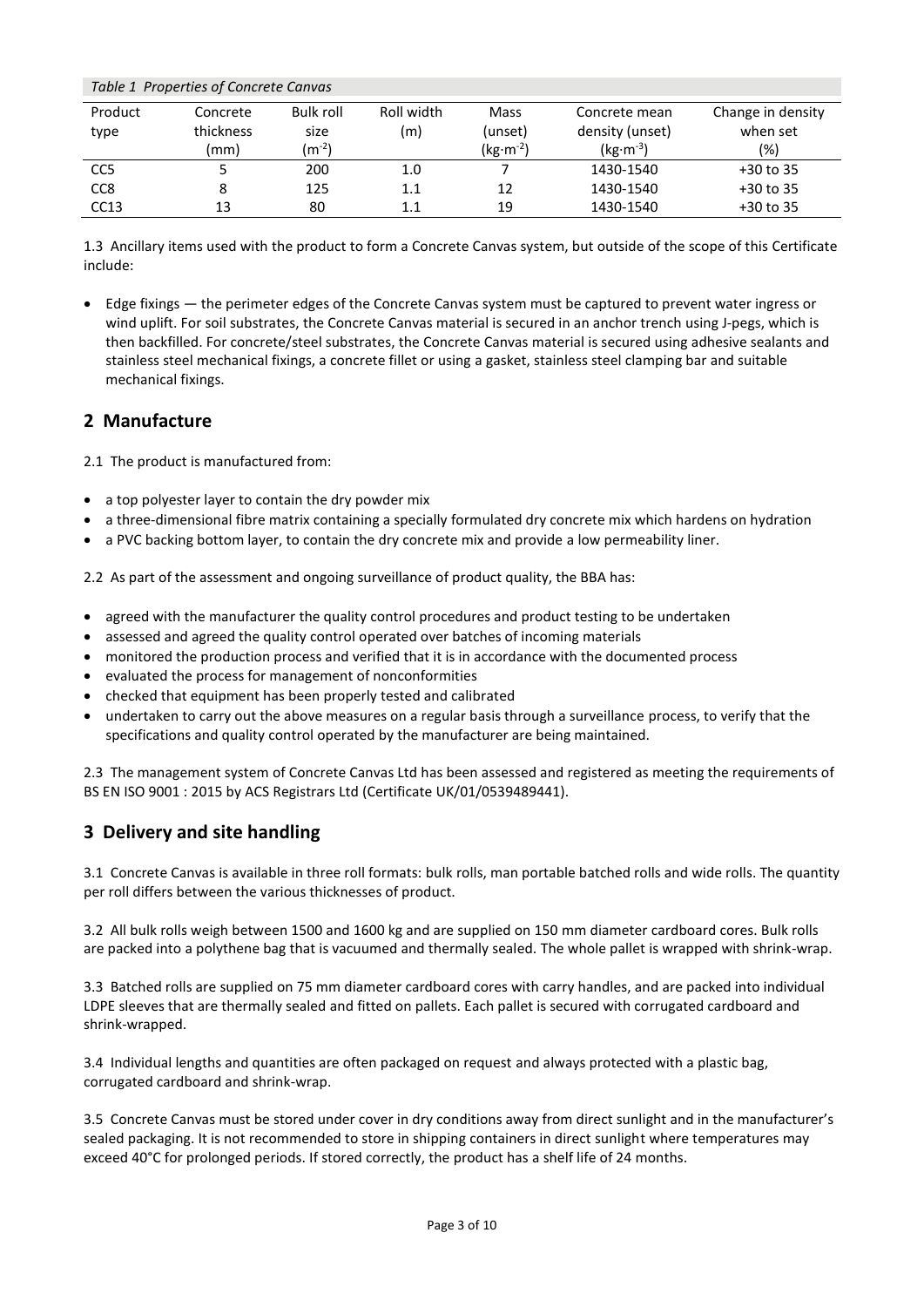3.6 All product bundles and rolls must be handled with care to avoid damage to coatings, and require suitable mechanical plant for lifting. An assessment must be made about the appropriate number of people required to lift the units to satisfy manual lifting limits.

## **Assessment and Technical Investigations**

The following is a summary of the assessment and technical investigations carried out on Concrete Canvas.

### **Design Considerations**

### **4 Use**

4.1 Concrete Canvas is for use in erosion control and weed suppression applications, such as channel lining, slope protection, bund lining, remediation of existing concrete structures affected by environmental degradation and cracking, and culvert lining. The product acts as a protection layer and provides additional impermeability.

4.2 Concrete Canvas must be protected from debris and exposure to chemicals that the product is not designed for. The product must be inspected, maintained and repaired in accordance with section 8, in order to serve the design life given in section 9.

4.3 The product must only be used in areas with limited foot traffic for inspection, maintenance and repair.

4.4 Typical applications by product type are:

- CC5 applications generally have minimal requirements for abrasion and wear, will be exposed to flow velocities up to 2 m·s<sup>-1</sup>, are not designed to anticipate impact loads and are generally installed above a dense subgrade that will provide significant support, such as concrete or rock. Erosion protection and weed suppression applications include: slope protection, bund lining, and remediation of concrete hydraulic structures
- CC8 applications would generally expect greater abrasion and wear requirements than CC5, or they would be expected to be exposed to flow velocities up to 8.6 m·s<sup>-1</sup> or be applied on less compacted subgrades which may provide less support for the product. Erosion protection and weed suppression applications include: channel lining, slope protection, bund lining, culvert invert lining and remediation of concrete hydraulic structures
- CC13 applications would generally expect greater abrasion and wear requirements than CC5 or CC8, or they would be expected to be exposed to flow velocities greater than 8.6 m.s<sup>-1</sup>, be subject to design requirements for impact or dynamic loads or be applied on less compacted subgrades which may provide less support for the product. Erosion protection and weed suppression applications include: channel lining, slope protection, bund lining, culvert invert lining and remediation of concrete hydraulic structures.

4.5 Concrete Canvas is applied as an erosion control or weed suppression facing, to an underlying structure/soil surface. This underlying structure/soil surface must be designed by a suitably qualified engineer in accordance with appropriate standards to support itself, the additional loading from the set Concrete Canvas, and any in-service loading (such as water, wind, ice or surcharge).

4.6 For hydraulic applications, the design of a Concrete Canvas system should be based on the principles of hydraulic engineering to determine the likelihood of Concrete Canvas material movement under hydraulic load. Intermediate anchoring such as earth percussion anchors or check slots may be required to secure the Concrete Canvas material to the underlying surface.

4.7 Jointing — the Concrete Canvas material must be joined together to create a monolithic system. Mechanical fixings such as stainless steel screws or stainless steel concrete fixings can be used. Adhesive sealants can be included in combination with mechanical fixings to reduce joint permeability. The Concrete Canvas material can also be thermally bonded for applications where mechanical fixings are not suitable. The joint is formed using either a manual or automatic thermal welding machine.

4.8 Hydration — the Concrete Canvas material must be actively hydrated to ensure the set physical properties are achieved. Potable water can be used but is not necessary, raw/natural water and saltwater can be used. A minimum water quantity of 50% by unset mass is required for adequate hydration (eg CC8 weighs 12 kg·m<sup>-2</sup> and a minimum volume of 6 l·m<sup>-2</sup> is needed). The Concrete Canvas material cannot be over-hydrated and an excess of water is always recommended. See section 11.6 for hydration guidance.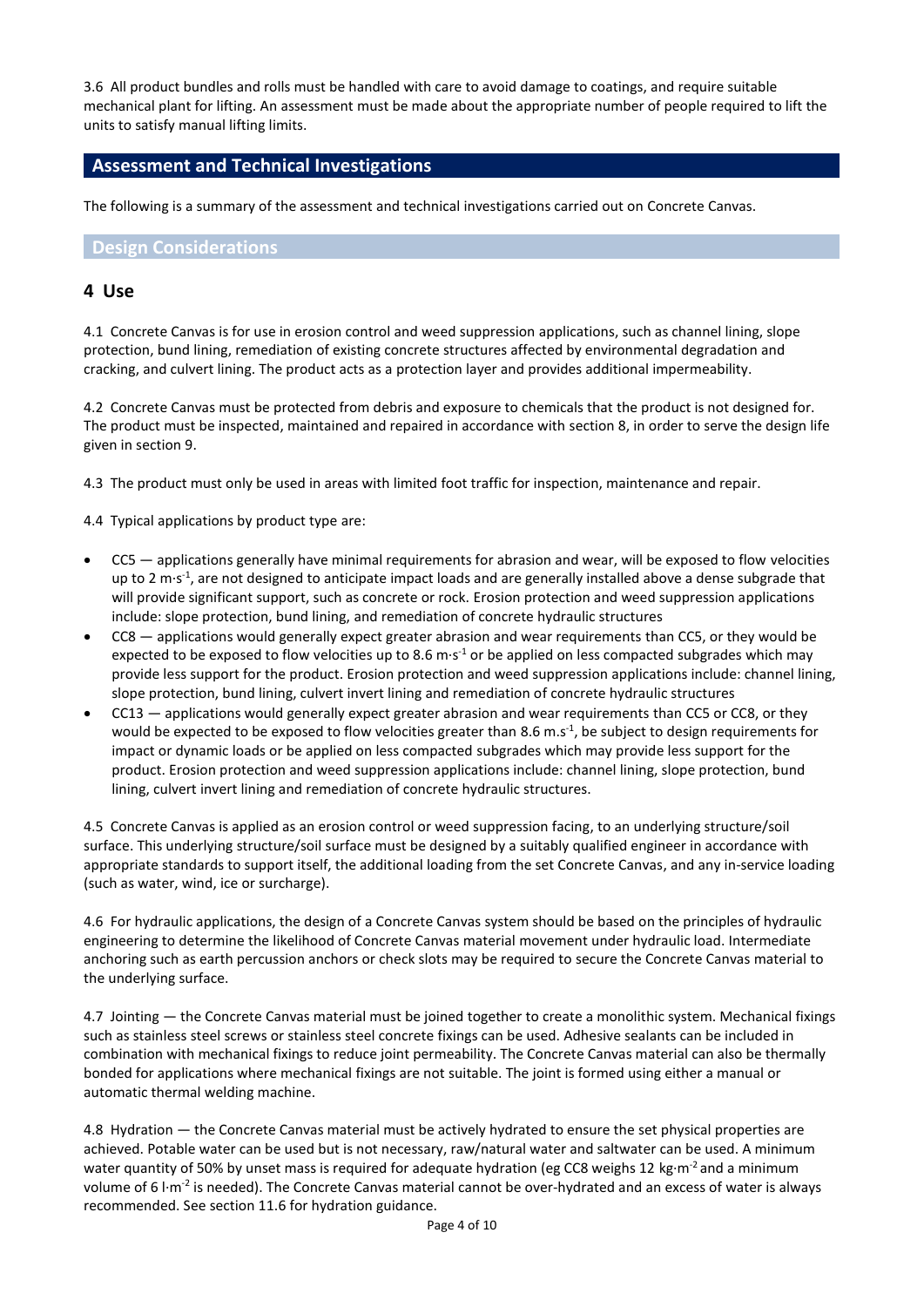# **5 Practicability of installation**

The product is designed to be installed by a competent general builder, or a contractor, experienced with this type of product, and can be installed under normal site conditions.

## **6 Structural performance**

6.1 The design of structures using the product should be carried out by a suitably qualified and experienced engineer considering the following concepts:

- overall stability of the structure to be lined in the product
- external stability of the structure to be lined in the product
- internal stability of the structure to be lined in the product
- substrate preparation to minimise voids underneath the product
- the product type required to accommodate anticipated loading and abrasion conditions
- the layup orientation of the product to provide shingling of overlap joints, enable practical installation and minimise material wastage
- the specification of the overlap joints considering the impermeability and weed suppression requirements of the application
- the edge (perimeter fixings) to prevent wind and water ingress beneath the product
- intermediate fixings (if required) to prevent material movement as a result of wind or hydraulic loading conditions
- project specific details such as accommodating pipe penetrations, junctions and baffling.

6.2 When installing on soft soil substrates, the product should not be trafficked during installation. If trafficking is required for future maintenance or inspection, the subgrade can be improved by placing and compacting gravel to improve the bearing capacity, a protective layer may be required over the product dependent on the traffic loads required.

6.3 Watercourse linings, weirs and/or other hydraulic or erosion protection structures may require special consideration in regard to scour, uplift, wave action, seepage etc.

6.4 Where a cohesive material, eg clay, is protected, to reduce the risk of a build-up of hydrostatic pressure in these conditions it may be necessary to provide additional granular layers or a drainage mat beneath the product to allow water to drain away.

6.5 It is essential that Concrete Canvas lined projects are properly designed in accordance with the Certificate holder's guidelines taking into account project specific requirements and site conditions. The Certificate holder can provide standard design details, case studies and installation guidelines on request to facilitate this process. The design must be carried out under the responsibility of a suitably qualified and experienced engineer.

6.6 Declared mean initial and final flexural strengths [tested at 24 hours (+/-4 hours) from hydration], static puncture resistances, pyramid puncture resistance, strength of internal linking fibres [dry (uncured) samples] of the product are presented in Table 2. Samples were prepared in accordance with ASTM D8030/D8030M-16 and (with the exception of flexural strengths as stated above) tested no earlier than 28 days from initial hydration.

| Table 2 Strength properties of Concrete Canvas |                                                                   |                                                                 |                                       |                                           |                                                     |  |  |  |
|------------------------------------------------|-------------------------------------------------------------------|-----------------------------------------------------------------|---------------------------------------|-------------------------------------------|-----------------------------------------------------|--|--|--|
| Product<br>type                                | Mean initial flexural<br>strength (machine<br>direction)<br>(MPa) | Mean final flexural<br>strength (machine<br>direction)<br>(MPa) | Static puncture<br>resistance<br>(kN) | Pyramid<br>puncture<br>resistance<br>(kN) | Strength of<br>internal linking<br>fibres<br>(kN·m) |  |  |  |
| CC <sub>5</sub>                                | 4.0                                                               | 10.0                                                            | 2.0                                   | 4.0                                       | 4.0                                                 |  |  |  |
| CC <sub>8</sub>                                | 4.0                                                               | 6.0                                                             | 4.0                                   | 7.0                                       | 4.5                                                 |  |  |  |
| CC13                                           | 4.0                                                               | 6.0                                                             | 4.0                                   | 12.5                                      | 5.0                                                 |  |  |  |

6.7 The product was tested for dynamic puncture resistance determined in accordance with EN ISO 13433 : 2006. Samples were prepared in accordance with ASTM D8030/D8030M-16 and tested no earlier than 28 days from initial hydration. From the five samples tested per product range, the impact caused the concrete to crack, but the probe did not make a full penetration through the product. Therefore the perforation depth was recorded as zero.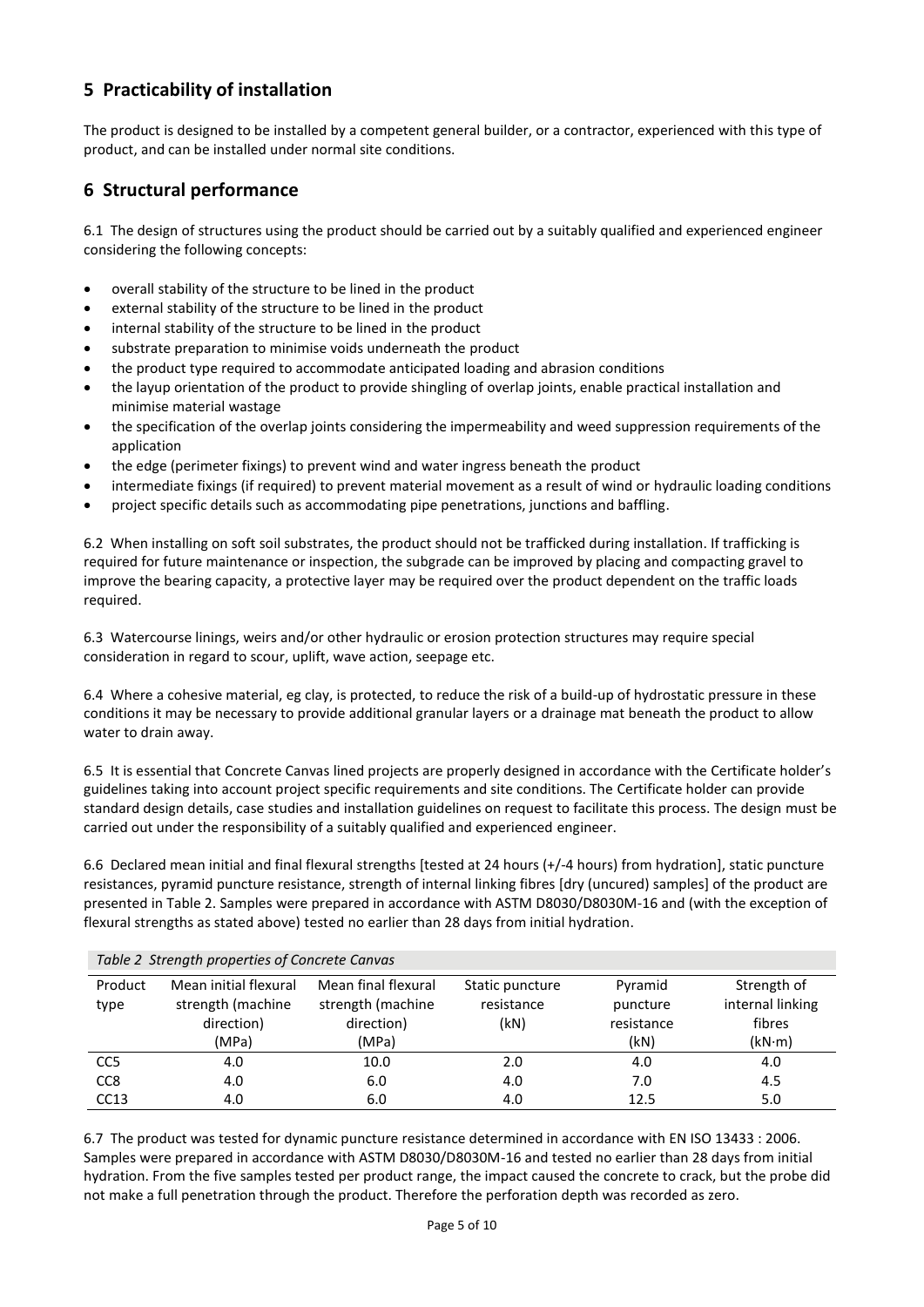6.8 The Designer must specify the jointing method (for example, screwed, screwed and sealed, thermal bonding, etc), taking into account joint strength, permeability and substrate composition in accordance with the Certificate holder's guidelines appropriate to the application.

6.9 For hydraulic structures, the Designer must ensure the design takes into consideration the water velocity, turbulence and abrasion resistance requirements. The channel flow characteristics may be calculated using the channel profile geometry and the Certificate holder's published Manning's numbers and maximum permissible velocity and allowable shear stress.

# **7 Climatic performance (freeze/thaw resistance)**

The freeze/thaw resistance of the hardened (cured) product is determined in accordance with EN 12467 : 2012 with two exceptions: the evaluation is based on flexural strength and the number of cycles has been increased from 100 to 240 to cover a durability of 120 years. The product retained more than 95% of initial flexural strength and more than 86% of its final flexural strength.

# **8 Maintenance and repair**

Routine maintenance is not normally required, however, annual inspection must be carried out and if any damage is recognised appropriate repair must be undertaken as per the Certificate holder's specifications.

# **9 Durability**

The product, if designed, installed and maintained in accordance with this Certificate, will have a design life in excess of 120 years.

The product type must be specified considering the long-term likelihood of dynamic loading, abrasion, hydraulic loading and turbulent flow conditions. Specification of the incorrect product type may adversely affect the design life.

# **Installation**

## **10 General**

10.1 Due to the versatile nature of the product and the variety of possible applications, installation must be in accordance with this Certificate and the Certificate holder's application specific installation instructions.

10.2 Prior to installation of the product the following installation details should be specified by the designer:

- the product type required
- the layup orientation of the product (eg transverse or longitudinal for channels, vertical or horizontal for slopes)
- the product overlap joint specification
- the edge (perimeter) fixing details and connection details to existing infrastructure
- determine if intermediate fixings are required to suit the application and if so, determine the spacing and specification of fixing
- project specific details such as accommodating pipe penetrations, junctions and baffling.

10.3 The Installation Method Statement must be approved by the Designer prior to commencing installation of the product.

# **11 Procedure**

### **Subgrade Preparation**

11.1 Placing of the product must be on a prepared subgrade free from angular rocks, roots, grass and vegetation. All foreign materials and protrusions must be removed, and all cracks and voids must be filled and the surface made level, or uniformly sloped. The prepared surface must be free from loose earth, rocks, rubble and other foreign matter.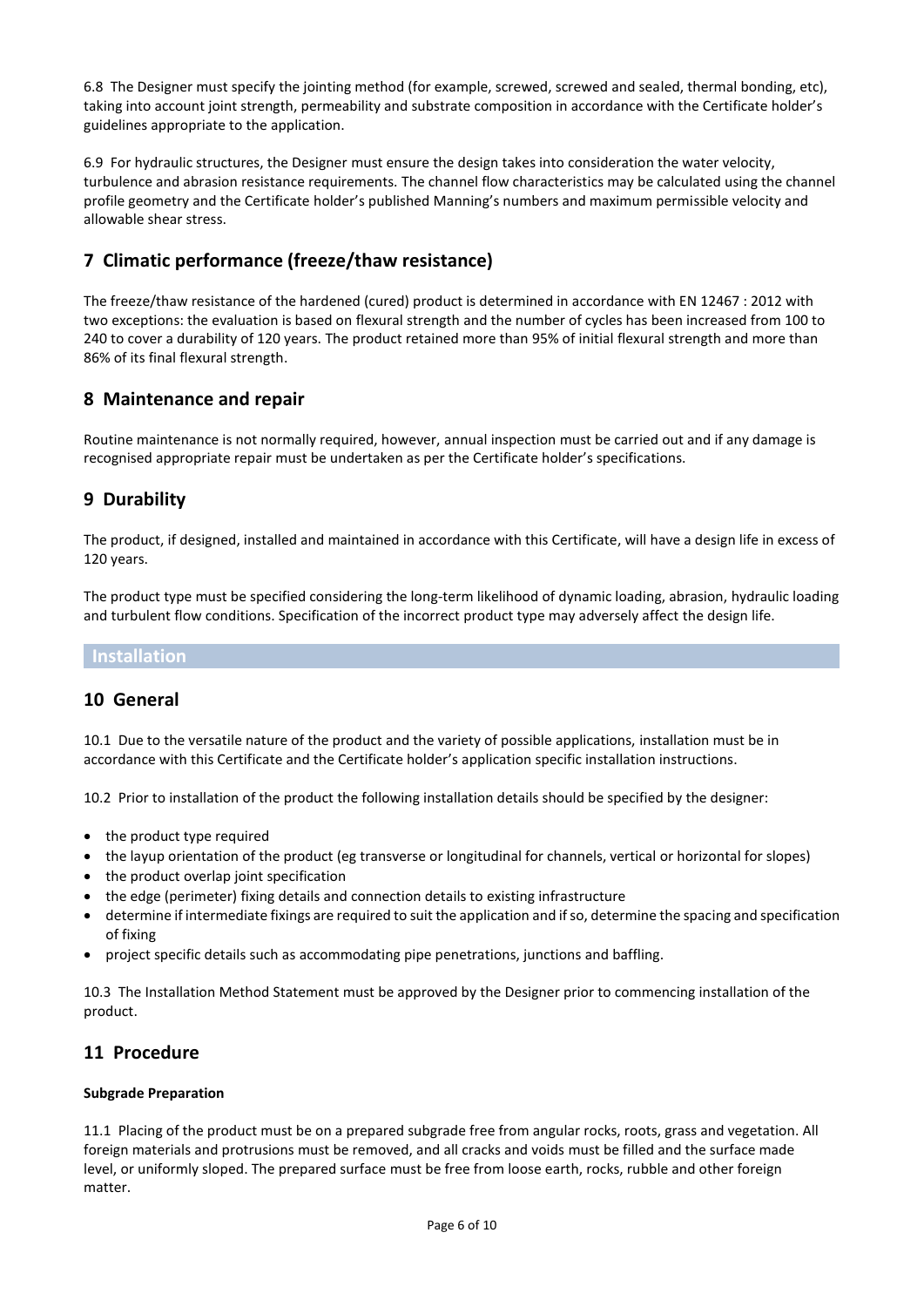### **Placing**

11.2 Placing of the product must be in accordance with the Installation Method Statement approved by the Designer. The Installer must unroll the product using methods that will not damage it, and will protect the underlying surface from damage (for example a spreader bar for bulk and wide rolls). If necessary, the Installer must place temporary ballast (commonly sandbags along the leading edge) on the product, which will not damage it, to prevent wind uplift. The installer must arrange the Concrete Canvas layers so that joints are aligned in accordance with the design drawings and, for hydraulic applications, should be overlapped (shingled) in the direction of water flow, so water flows over joints. For hydraulic applications, this is facilitated by starting at the downstream end and working towards the source of water flow. If necessary the Installer must place ballast, such as sandbags, on top of the laid Concrete Canvas prior to hydration to ensure that it lies flat to the substrate on undulating ground to prevent voids from forming underneath the material. Personnel must not wear damaging shoes, and trafficking of the product must be kept to a minimum to avoid staining of the surface, particularly with wet footwear prior to hydration. Smoking is not to be permitted on the product.

11.3 Heavy vehicular traffic must not be permitted directly on the product unless the subgrade has been prepared with sufficient California bearing ratio (CBR) strength to support vehicle traffic without causing rutting. The Certificate holder considers rubber-tyre vehicles and trucks acceptable on the un-hydrated Concrete Canvas if wheel contact is less than 55 kPa. In areas of heavy traffic the product must be protected by placing an adequate protective cover over the top of the product.

#### **Fixings — perimeter and intermediate fixings**

11.4 Perimeter and intermediate ground fixings must be installed in accordance with the Designers details and the following requirements:

- perimeter fixings Concrete Canvas must be firmly secured to the ground around the perimeter of the installation in order to prevent movement and eliminate water and wind ingress which can result in material uplift. This must be achieved by capturing the product in a concrete anchor trench or by using ground pegs (eg galvanized J-pegs) or earth percussion anchors combined with an anchor trench backfilled with aggregate or soil. Concrete Canvas may also be secured around its perimeter by fixing to existing concrete infrastructure using mechanical fixings, such as stainless steel concrete anchor bolts
- intermediate fixings on large structures where wind uplift forces may be significant, intermediate fixings may be required to prevent uplift. Calculation of wind loads must be in accordance with BS EN 1991-1-4 : 2005. Intermediate fixings may be required to prevent movement and uplift and these fixings must be specified by the Designer and have sufficient load bearing capacity and durability to satisfy the project requirements. Check slots may also be incorporated into hydraulic structures to limit the extent of Concrete Canvas material movement in the event of unforeseen water ingress. The Certificate holder can provide check slot details on request
- anchor trench backfill the material used to backfill anchor trenches should be described as "non-erodible backfill" and dependent on the erosion forces that the material in the anchor trench will be subjected to over the design life of the product. For example, soil and vegetation may be suitable at the crest of a slope with no running water, in situ concrete may be necessary in the invert of a channel.

#### **Jointing**

11.5 On large projects, the Installer must cover the last strip of un-hydrated Concrete Canvas (eg with a plastic tarpaulin) and raise it above ground level at the end of the day to protect it from moisture or rainfall which may cause partial hardening and impinge on the next phase of jointing work.

#### **Hydration**

11.6 A stiff brush may be used to clean the surface of the product prior to hydration, in order to remove footprints and dust accumulation and to prevent staining on the set material. Hydration of Concrete Canvas must be undertaken by the Installer in accordance with the Certificate holder's Hydration Guidelines.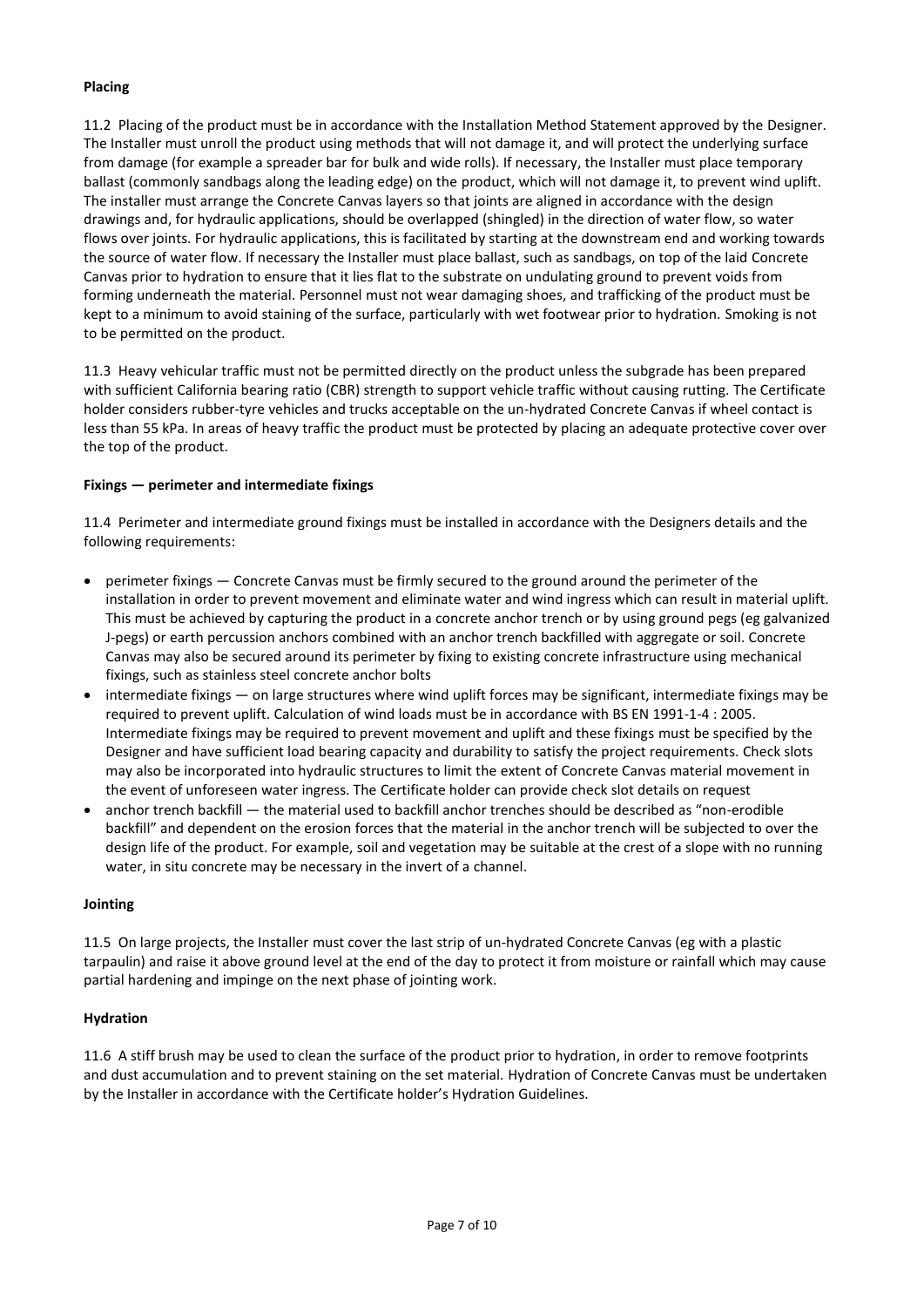## **12 Tests**

Tests were carried out and the results assessed to determine:

- thickness as per BS EN 1849-2 : 2009 on dry (uncured) samples
- mass per unit area and density as per BS EN 1849-2 : 2009 on dry (uncured) samples
- flexural strength as per ASTM D8058, 2017
- static puncture resistance in accordance with BS EN ISO 12236 : 2006
- dynamic puncture resistance in accordance with BS EN ISO 13433 : 2006
- pyramid puncture resistance in accordance with BS EN 14574 : 2015
- strength of internal linking fibres in accordance with BS EN ISO 13426-2 : 2005, Test B
- weathering (UV) in accordance with BS EN 12224 : 2000
- microbiological resistance in accordance with BS EN 12225 : 2000
- leaching resistance in accordance with BS EN 14415 : 2004
- thermal ageing in accordance with BS EN 14575 : 2005
- abrasion resistance as per ASTM C1353, 2015
- freeze/thaw in accordance with BS EN 12467 : 2012.

All cured samples were prepared in accordance with ASTM D8030.

## **13 Investigations**

13.1 The manufacturing process was evaluated, including the methods adopted for quality control, and details were obtained of the quality and composition of the materials used.

13.2 Site visits were carried out to assess the practicability, ease of handling and installation of the product under various site conditions.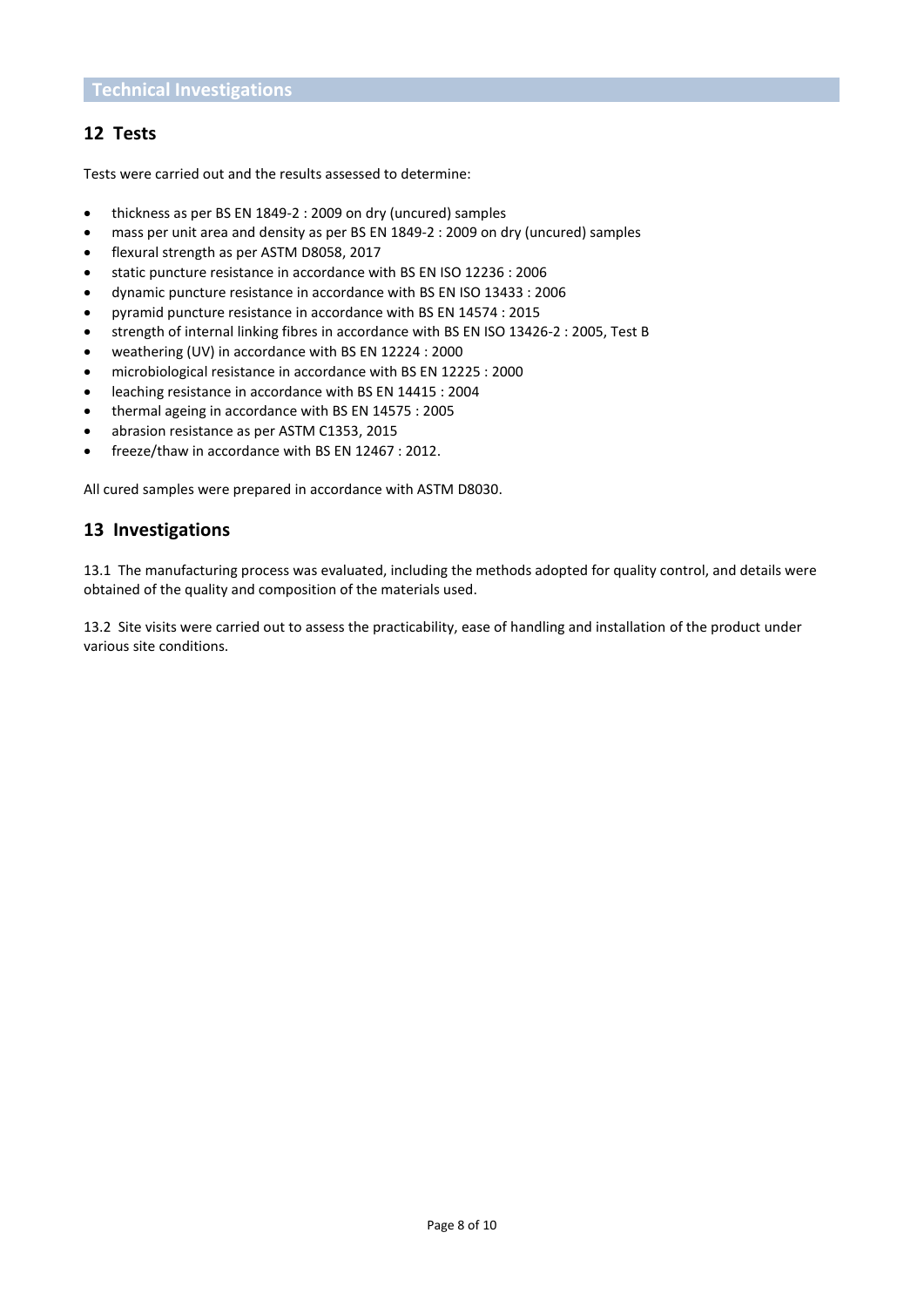### **Bibliography**

ASTM C1353/C1353M, 2015 *Standard Test Method for Abrasion Resistance of Dimension Stone Subjected to Foot Traffic Using a Rotary Platform Abrader*

ASTM D8030/D8030M-16 *Standard Practice for Sample Preparation for GCCM*

ASTM D8058, 2017 *Test Method to Determine the Flexural Strength of Geosynthetic Cementitious Composite Mats using the Three Point Bending test*

BS EN 1849-2 : 2009 *Flexible sheets for waterproofing. Determination of thickness and mass per unit area. Bitumen sheets for roof waterproofing*

BS EN 1991-1-4 : 2005 + A1 : 2010 *Eurocode 1 — Actions on structures — General actions — Wind actions*

BS EN 12224 : 2000 *Geotextiles and geotextile-related products. Determination of the resistance to weathering*

BS EN 12225 : 2000 *Geotextiles and geotextile related products – Methods for determining the microbiological resistance by a soil burial test*

BS EN 12467 : 2012 + A1 : 2016 *Fibre-cement flat sheets. Product specification and test methods*

BS EN 14415 : 2004 *Geosynthetic Barriers – Test method for determining the resistance to leaching*

BS EN 14574 : 2015 *Geosynthetics. Determination of the pyramid puncture resistance of supported geosynthetics*

BS EN 14575 : 2005 *Geosynthetic barriers – Screening test method for determining the resistance to oxidation*

BS EN ISO 9001 : 2015 *Quality management systems — Requirements*

BS EN ISO 12236 : 2006 *Geosynthetics. Static puncture test (CBR test)*

BS EN ISO 13426-2 : 2005 *Geotextiles and geotextile-related products. Strength of internal structural junctions. Geocomposites*

BS EN ISO 13433 : 2006 *Geosynthetics. Dynamic perforation test (cone drop test)*

ETA 19/0086 *Concrete Canvas and Concrete Canvas Hydro*